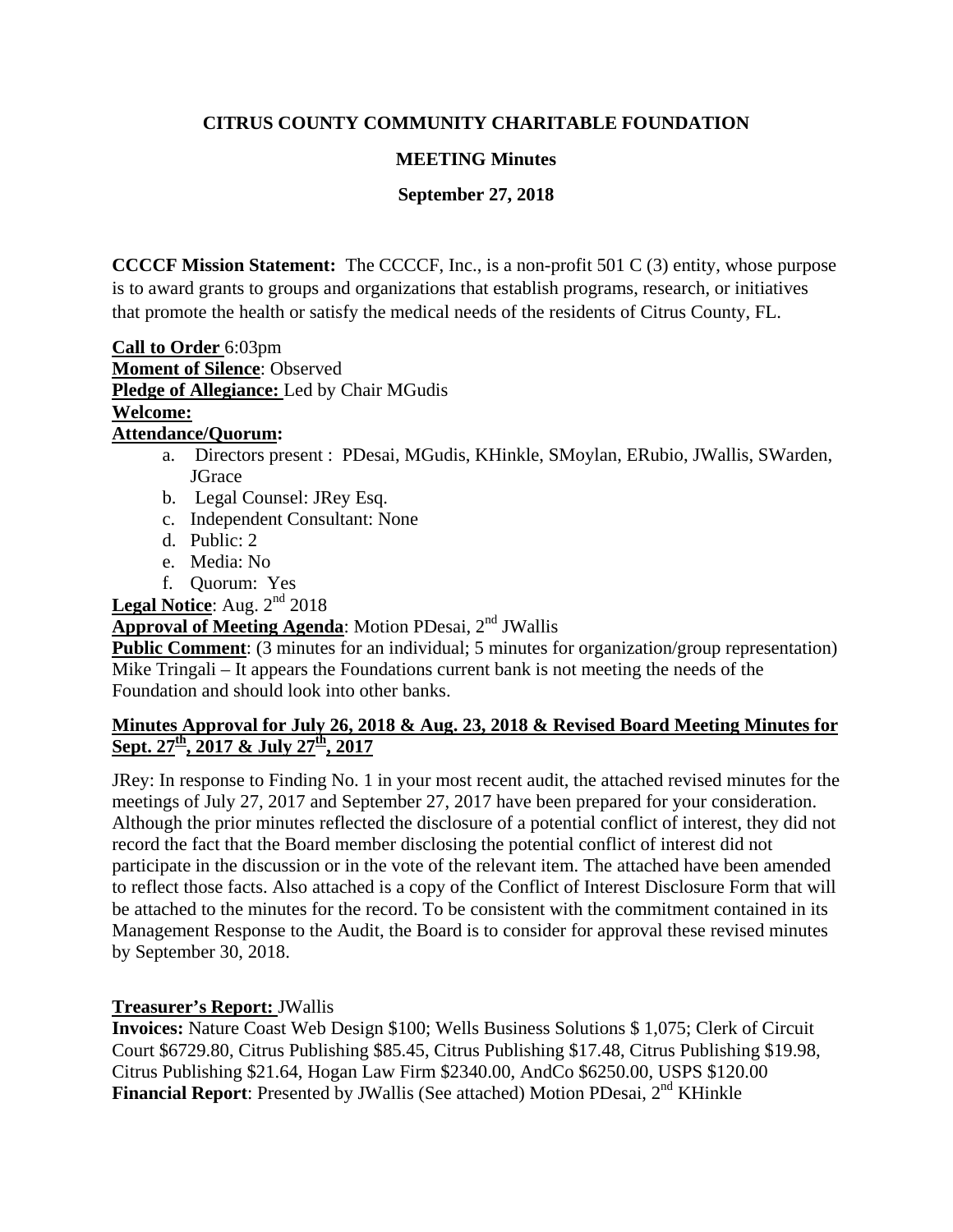#### **Other:**

#### **Unfinished / New Business**:

1. Electronic Account Access and Transition Policy – JRey: In response to Finding No. 1 in the Foundations most recent audit, the attached proposed Electronic Account Access and Transition Policy has been drafted with intent to set forth a procedure that the Board will follow to ensure that when Board members leave or when officers change that electronic account access is timely maintained for security purposes. To be consistent with the commitment contained in it Management Reponse to the Audit, the Boar is to consider for approval a policy establishing a procedure to manage electronic account access by Sept.  $30^{th}$ , 2018.

Motion to approve with added correction to part c. on page 2 to Investment Account Reporting Access and Buy Sell Orders. Motion SWarden, 2<sup>nd</sup> SMoylan

- 2. Code of Ethics Policy JRey: In response to Observation No. 1 include das a recommendation in the Foundations most recent audit, the attached proposed Code of Ethics Policy has been drafted for your consideration. The code of ethics policy statements set for the governing body's values and policy with regading to ethical standards of conduct, and are not generally based on specific legal requirements. The legal counsel did her best to capture the board's standards, however, the board is free to modify. To be consistent with the commitment contained in its Management Response to the Audit, the Board is to consider for approval a policy establishing a code of ethics by Sept.  $30<sup>th</sup>$ , 2018. Motion to approve KHinkle,  $2<sup>nd</sup>$  PDesai
- 3. Resolution to Adopt FY 2018-2019 Budget- JRey: Wells Business Solutions, Inc., the Foundation's Bookkeeping service, provided the board with a revised proposed budget for FY 2018-2019 to be considered for a vote. Attached is the formal resolution documenting the Board's approval of a budget FY 2018-2019, which will be executed by the appropriate officers once the Board considers and approves a budget. The resolution will be maintained for the record, and provided to the Clerk for audit purposes. JWallis recused himself from the vote Motion to approve budget with correction Allocating funds - \$272,085 Grants; Other Charitable Programs \$150,000 Motion JGrace, 2<sup>nd</sup> KHinkle.
- 4. Sunshine Law ERubio & Joint Meeting with CCHB Discussed merging ERubio's Calendar with Foundations due to his Position at the CC Health Dept he is subject to be present at other committee meetings. Proposed we have a joint meeting with CCHB in Nov. to discuss changes of Bylaws & Articles. Motion to approve JRey to set the date for Nov. meeting with CCHB JWallis, 2<sup>nd</sup> SMoylan

#### **Standing Committee Reports:**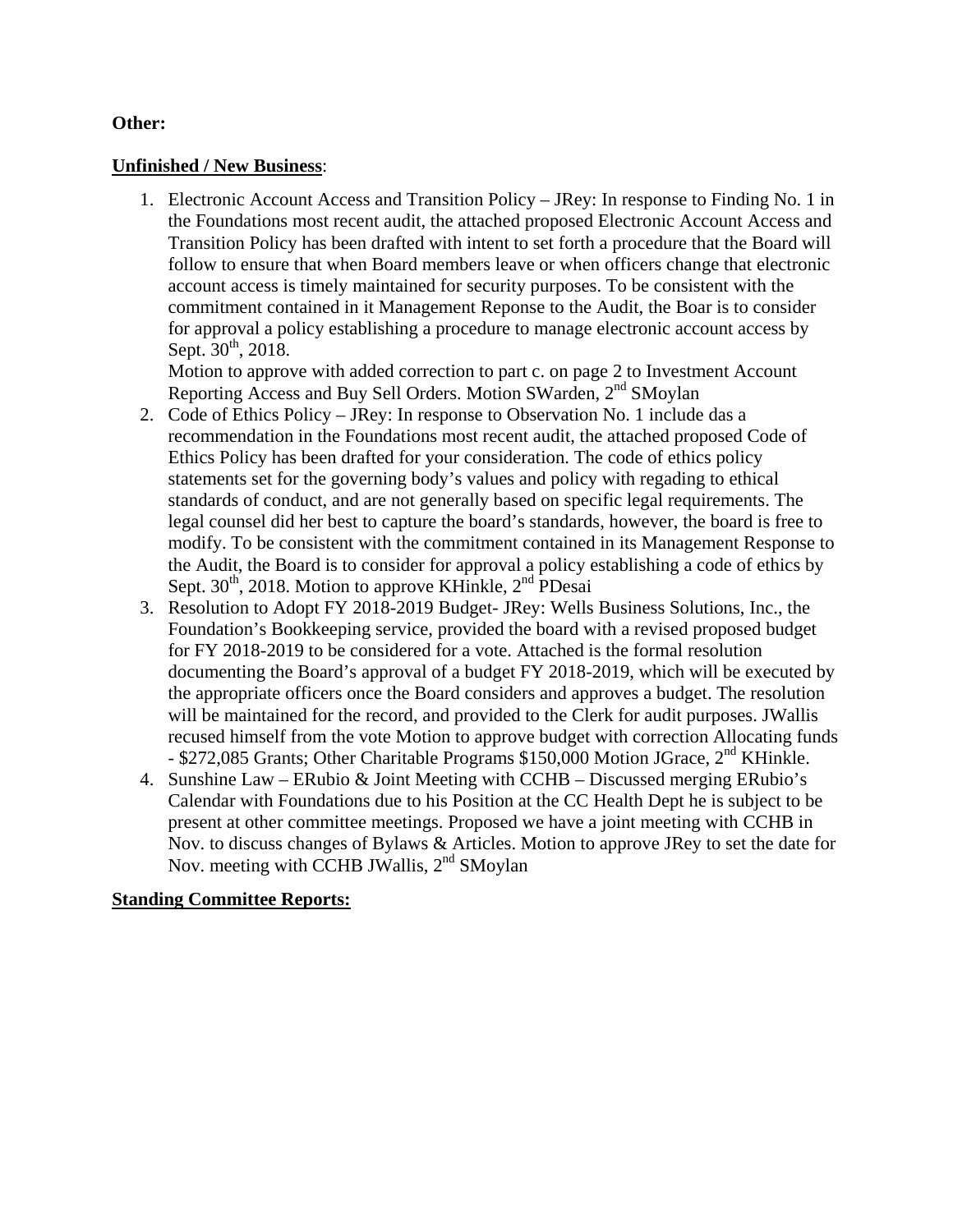- a. Investment Committee: ERubio: did not meet, has a sell order dollar amt but we don't want to keep a high balance in offering acct so plan is have Investment committee meeting after quarterly report. JWallis proposed to open another account with Regions bank with a higher interest rate  $2<sup>nd</sup>$  SMoylan JWallis said he will look into it and ERubio will also look into it separately
- b. Grant Committee:
	- i. proposed  $5<sup>th</sup>$  Grant Cycle Calendar: Motion to approve SMoylan,  $2<sup>nd</sup>$ SWarden

#### **Ad Hoc Committee Reports:**

- a. Bylaws Committee: met Sept. 12, 2018 from 5-9pm to review and consider various changes to the Articles of Corporation and Bylaws. The Bylaws Committee unanimously recommended approval of the attached proposed revised Articles of Incorporation for the Board's consideration for a vote tonight and it is anticipated that the request for a vote will be on the entire document containing all changes.
	- i. Revised Bylaws (see attached) Motion KHinkle  $2<sup>nd</sup>$  SMoylan
	- ii. Revised Articles of Incorporation (see attached) Motion SWarden,  $2<sup>nd</sup>$ ERubio

SD-Fonseca comments below read by JRey in Sophia's absence:

#### **Definition**

**Medically related:** *of or relating to the treatment of diseases and injuries: of or relating to medicine, relating to conditions requiring medical but not surgical or psychological treatment, in a way that is related to people's health or to the treatment of illness or injury.*

#### **Comments on the Articles of Incorporation**

\_\_\_\_\_\_\_\_\_\_\_\_\_\_\_\_\_\_\_\_\_\_\_\_\_\_\_\_\_\_

The Articles are our public corporate charter; they are how we were created legally and are the framework of CCCCF, Inc. But we have another layer to consider in that CCCCF, Inc. was also established by legislation. Which makes us quasi-governmental. Not only do we operate in the Sunshine, publicly notice our meetings and have countywide elected directors, but also the Clerk of Courts is required to audit us. Other private foundations don't have those restrictions. Our Bylaws tend to mirror what's in our Articles except that they set the internal operating rules that we must follow. They also describe the roles of our directors and officers. So, if important creation statements are removed from the Articles, the Bylaws no longer mirror them and this could be problematic.

#### **ARTICLE IV – PURPOSES AND POWERS OF CORPORATION**

In order to fulfill our mission and the intention of why this CCCCF, Inc. was created we should look to the original language that was utilized when our Corporation was created and add this sentence back at the end of B:

B…Funds transferred by the Sole Member to this Corporation shall not be used in any manner to underwrite the costs of medical services currently being offered within Citrus County or to be used to build roads or buildings or to be paid to individuals for their healthcare needs or medical services.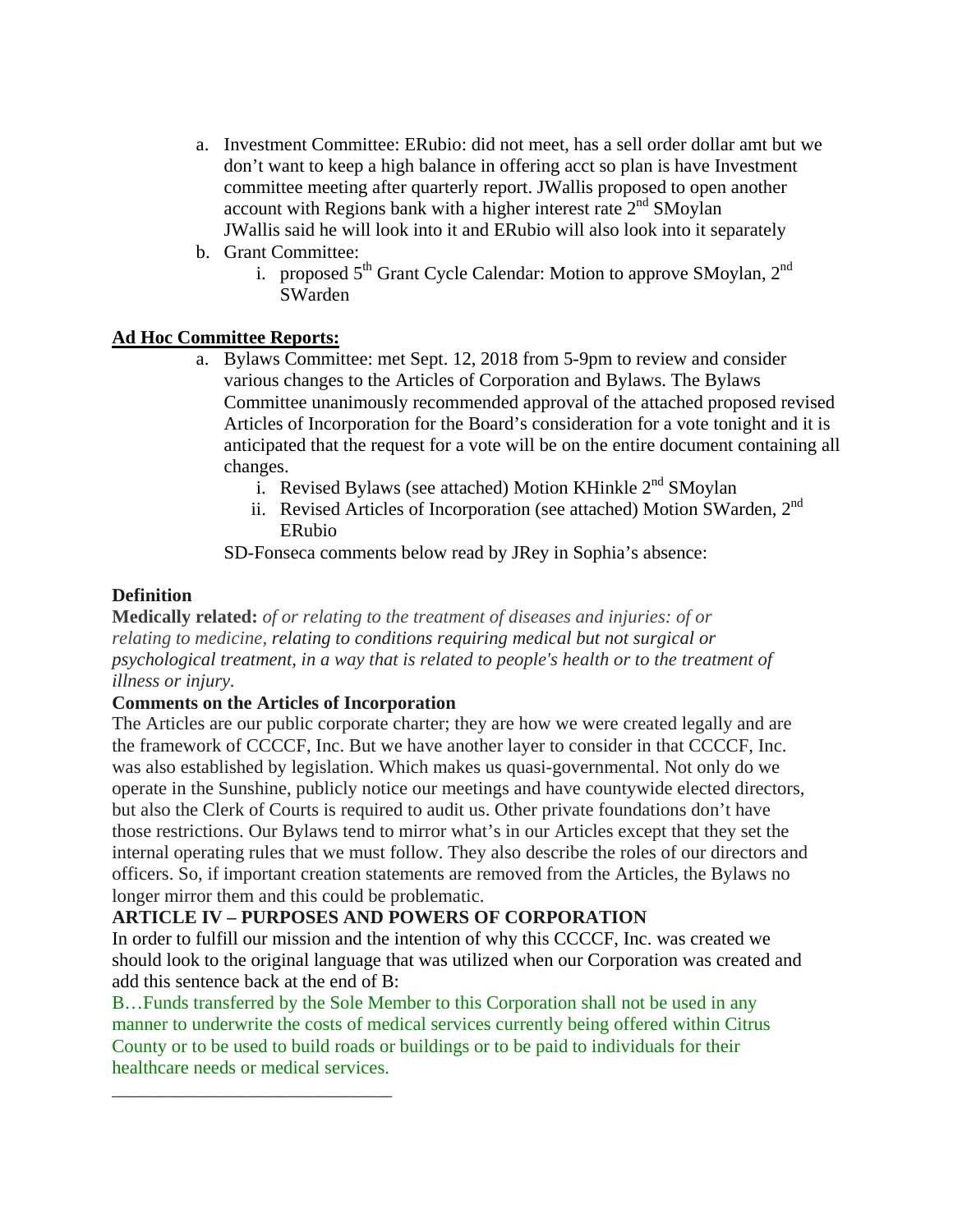#### **Comments on the Bylaws**

Since we are quasi-governmental our Bylaws need to reflect our Articles, but also guide us in fulfilling the mission that was established for us by the legislature. As I stated before, I know of no quasi or governmental entity that even considers a *Past President* position. The fact that this board position does not vote does not negate the problems this position creates. Each director has been specifically described as the one representative from each of the community health/medical stakeholders. A *Past President* position creates two representatives from the same entity. This was never intended, because we were created to equally represent our community health interests. There is no provision for any director to remain on the board, much less a *Past President*, if they have not been appointed by peers or reelected by the community. Each director has a term limit, allowing a *Past President* to serve beyond their term limit without the required two years off, goes against the established Bylaws. There are other reasons for deleting the roll of a *Past President*, but these are the most important for us.

The problems with the changes that are offered for the non-competition language and the deletion of the verbiage against using public funds to "build roads or buildings" are selfexplanatory.

## **ARTICLE V – DIRECTORS**

Section 5.02 Number of Directors – updated to mirror Articles of Incorporation (This is new language not previously presented to the Board) – *I agree, relates to Articles of Incorporation, Article 5, and Page 3*

Section 5.14 Removal of Directors – *Add the underlined words as corrected in the language in the Bylaws - Section 5.18, D., and in Article VI and Article XI of the Articles of Incorporation:*

…for cause by an affirmative vote of 75% of the Board of Directors in attendance and the… **ARTICLE VIII – OFFICERS**

Section 8.01 Officers – *Please remove the following:*

, Past President,

Section 8.02 Election, Term of Office and Qualifications. – *Please remove the following board position and language:*

The person vacating the office of the President then rotates into the office of Past President for a two-year term, and out of any other offices of the Corporation.

Section 8.05 Vacancies – *Please remove the reference to this board position:* , except Past President, …

Section 8.07 Duties of Officers – *Please remove this entire board position and language:*

E. *Past President.* The Past President regardless of whether he or she remains a representative appointed member of the Board of Directors…a. shall perform duties…and shall have no authority to vote.

### **ARTICLE IX – FINANCIAL MANAGEMENT; FUNDS, DEPOSITS, AND CHECKS**

Section 9.04 Restrictions on Charitable Distributions to Certain Organizations – *Please consider revising the language (see Section 1.02 Purpose) in this section to read:* C. The Corporation shall not use funds in any manner or fashion to pay or underwrite the costs of medical programs or services that create market competition for local medical providers or HCA. The Corporation may distribute funds to public or not-for-profit organizations to provide for the medically related needs of the residents and citizens of Citrus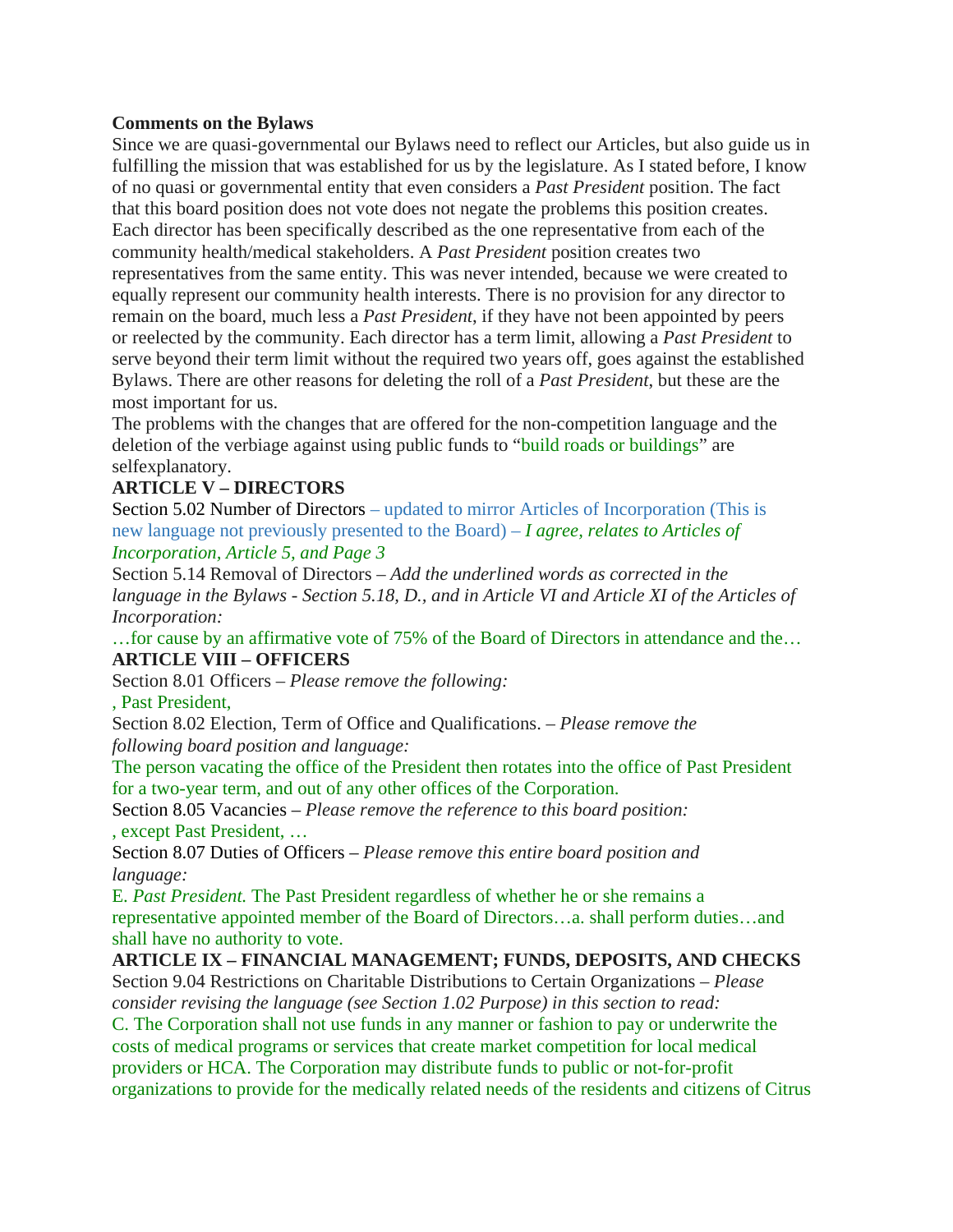County, Florida.

\_\_\_\_\_\_\_\_\_\_\_\_\_\_\_\_\_\_\_\_\_\_\_\_\_\_\_\_\_\_\_

D. The Corporation shall not use funds to build roads, buildings or be paid to individuals for healthcare needs or services.

Discussion on SD-Fonseca's comments: JWallis Bylaws committee took into consideration SD-Fonseca's comments there is a general respect for this board by the HB and this board will have a chance in the joint meeting to voice their opinion.

ERubio – made a statement disagrees with SD-Fonseca's statement on Article IX, if you put that in this would restrict Health Dept. from providing indigent care. Her language is very restricted. JWallis agrees with ERubio, language is unattractive.

JWallis would like to amend motion to vote on approval of all articles except article VIII. We have established there are two deficiencies in the article for one, the board implies we have an election next month for President and Vice President and that refers to 8.02, and two we need a paragraph for election process.

JRey recommended changing shall to may so there is no default

JWallis Motion to approve all articles except Article VIII KHinkle 2<sup>nd</sup> SMoylan

JWallis Motion to begin election process tonight with nominations all Directors to be considered in Oct. 2nd KHinkle

Amendment to Motion to strike through "Unless otherwise approved by the board at the conclusion of each term of office, the Vice President shall succeed the President upon completion of the President's two-year term. pg13  $1<sup>st</sup>$  sentence 8.02. Motion JWallis  $2<sup>nd</sup>$ SMoylan

JRey – changes approved of the Bylaws need to go to HB before in effect.

b. Communication Committee: KHinkle: Nothing to report other than meeting with Community Alliance this month

# **Legal Update**: